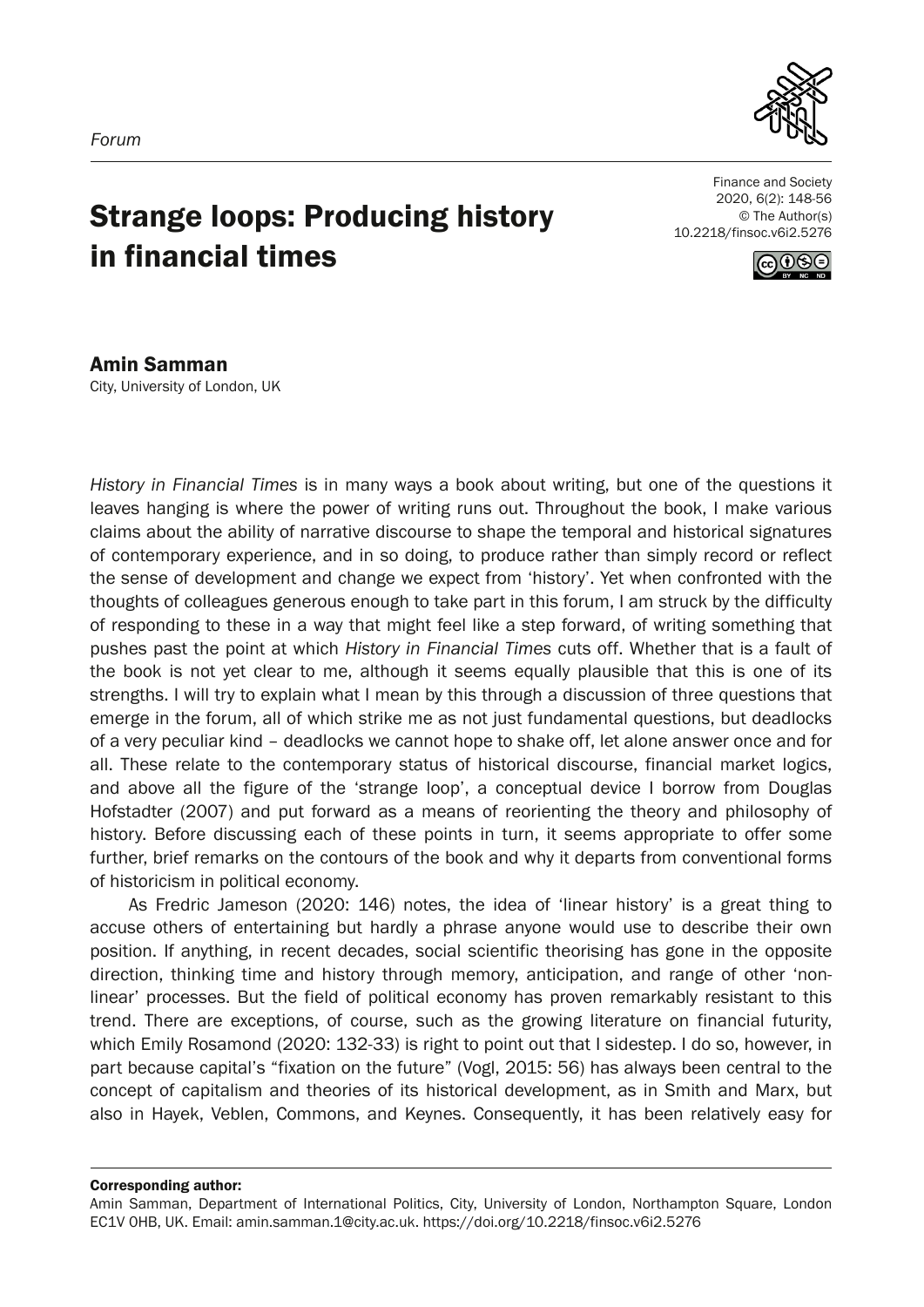political economy to address the theme of futurity without having to question its reliance on what we might describe as sequential, rather than simply 'linear', modes of historical thinking. I would maintain that this chronological principle is the hard core of political economy and its various contemporary offshoots (such as heterodox economics, socio-economics, and international political economy); the thing it cannot give up on without risking dissolution and hence the thing it keeps from itself, the repressed other of political economy. I have tried to make a version of this argument elsewhere (in Samman, 2014), but it bears repeating here. Whenever the status of the past appears as a question for the field, it is quickly absorbed back into the paradigms of historical science, such that history and, by extension, the economic process, appears once again as in keeping with the chronological principle, moving forward through a series of states, stages, or phases. And so political economy always fails to adequately reckon with its foundations in historiology, even if it occasionally fails better than it did the last time. $1$ 

This, at least, is why I treat political economy as part of my picture, rather than a lens through which to view history in financial times. Another way to put this is that the book reads contemporary finance through the lens of its own historical discourse. I focus on various aspects of this discourse, from the concept of crisis and its related archetypes of cyclical and linear time (which are very much the currency of modern political economy), to the specific events, dates, and names that circulate through not only theory, but also news, expert commentary, and popular culture. The result is a somewhat unconventional history of financial capitalism, an account in which its uneasy reliance on historical discourse is foregrounded, rather than the usual focus on questions of law, quantification, technology, institutional change, or what have you.

In this context, the concept of the 'strange loop' is meant to suggest a form of feedback between the discourse of history on the one hand, and its notional referent, the process or movement of history itself, on the other. This entails not just a looping back in time ("a recursive action of the past on the present" [Samman, 2019: 5, 17], as I put it in the book), but also a loop through the abstract patterns of historical discourse, such that the imagined past circulates through the present, shaping what eventually becomes of it. On the terrain of history, then, the logic of the strange loop is one of "paradoxical level-crossing" (Hofstadter, 2007: 102) and spiralling feedback between present and past, real and imaginary; a quasihistorical process in which all efforts to imagine history become a potential input back into it.

There is, of course, much overlap between this way of thinking and the kind pursued outside of political economy, in fields such as cultural studies, anthropology, literary theory, and the humanities more broadly. To the extent that these are the kind of perspectives represented in this forum, I feel I am on relatively safe ground, surrounded by fellow travellers or "partners in crime", as Janet Roitman (2020: 138) so wonderfully puts it. But with this affinity comes a deeper challenge, related not to the justification of my enterprise but, somewhat ironically, to its output or utility. If one is willing to entertain the way I reorganise the concepts of time, history, and finance, then where does this leave us, in theoretical and historical terms, perhaps even in terms of ethics and politics? I will not pretend to have an adequate answer to this. Instead, I will respond briefly and as best I can to the ambiguities and limitations of my argument as identified by Jameson, Rosamond, Roitman, and Noam Yuran. Each raise a number of subsidiary points, all of which are interesting and worthy of further discussion, but for clarity in exposition I restrict my attention here to the three deadlocks I alluded to earlier. These are: history versus historiography, history versus financial history, and history versus strange loops.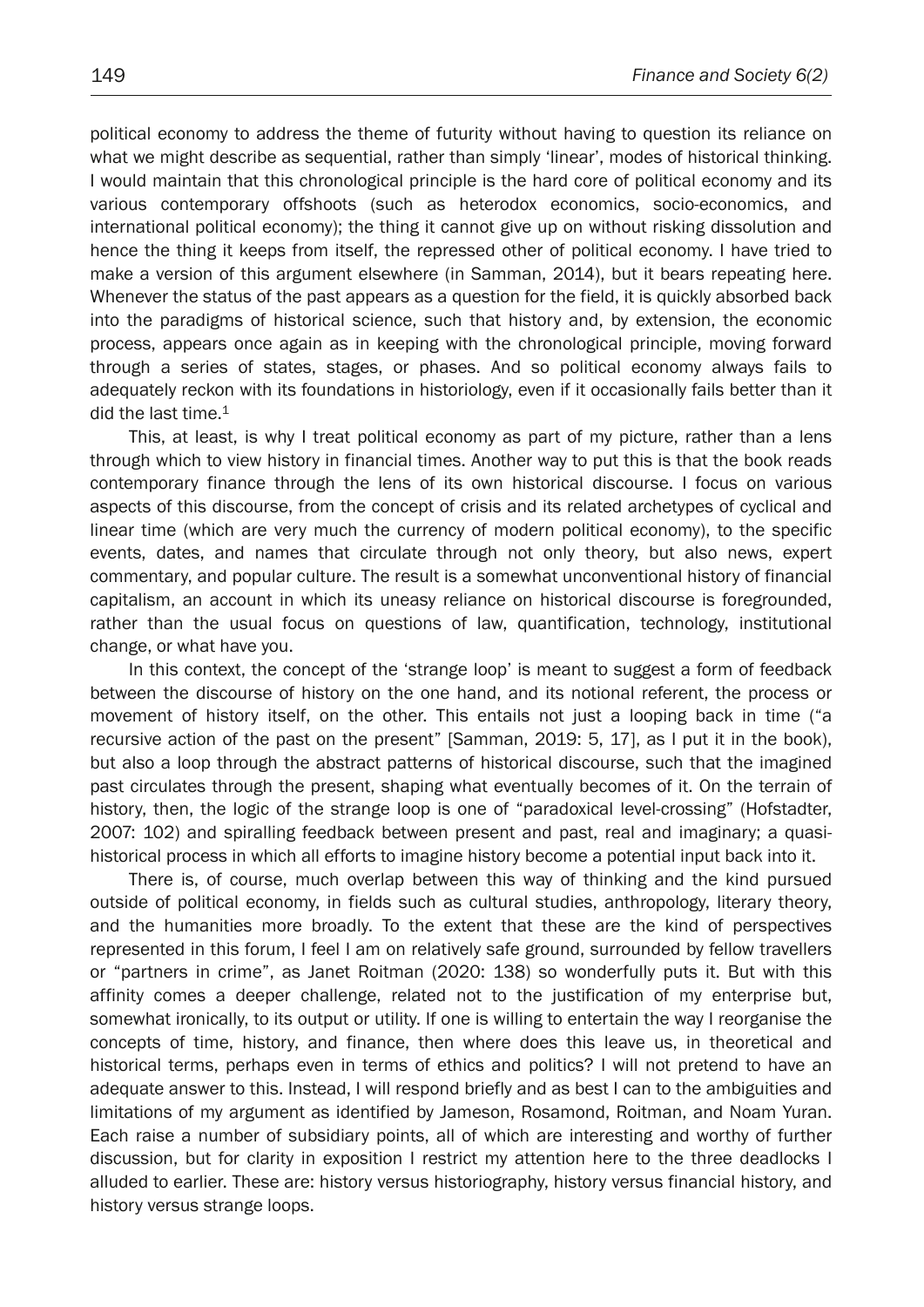## History versus historiography

When we talk about events, cycles, and stages, do these belong to the order of history or its discourse? Is history punctuated by episodes and chapters, or do these merely reflect the narrative aspect of historical writing, its concepts, and so on? These are established questions in historical theory that I have effectively carried into the terrain of political economy, and while Roitman knows they are not easy to answer, she nevertheless poses them to me on a number of occasions. Why, she asks, do I take the collapse of Lehman Brothers to be "a founding event" for post-liberal finance (Roitman, 2020: 137); on what grounds do I treat it as a crisis in history, and does this not entail positing crisis as history and history as real rather than imagined? Roitman (2020: 138) detects "versions of positivism" elsewhere too, specifically, in my discussion of financialisation narratives. When I describe these as suggesting an epochal shift, does this mean I am "asserting that this epochal shift actually obtained (there are historical epochs, such as that of finance capitalism) or that 'epoch' is a category of historical reason, which gives rise to qualifications of human activity, such as 'finance capitalism'" (Roitman, 2020: 138)?

My initial response to both of these charges is to plead innocence. Indeed, it is not me but the *Financial Times* that declares the collapse of Lehman as the end of an era, and I quote the newspaper in my Introduction in order to illustrate a much broader trend that I detail elsewhere in the book, whereby financial elites produce history through narratives of crisis, rather than to somehow posit crisis and history as the ground on which these elites act. Similarly, if I note the epochal character of financialisation narratives, it is because these narratives are themselves structured through a logic of successive periods, each with their own unique modifier (agricultural, commercial, industrial, financial). In other words, don't shoot the messenger. Yet Roitman is also onto something deeper here, and she clearly signals this by describing the predicament in terms of a deadlock. "There is a tension in the book that is inescapable: between the production of crisis historiography, on the one hand, and the practice of the concept of crisis, on the other" (Roitman, 2020: 139).

Roitman acknowledges that this tension runs through her own work as well, and she goes on to offer one way around it in the form of an anthropological approach. There is much to be said for such an approach, which Roitman outlines in her 2014 book, *Anti-Crisis* (a significant influence, I should say, on my own thinking). In particular, an anthropology of crisis is attuned to the practice of the concept and thereby geared against taking either crisis or history at face value. Instead, both now appear as effective fictions, and this is exactly how I mean to deploy the terms in my book: as "effective crisis" and "effective history" (Roitman, 2020: 139). The only problem is that the anthropological turn, which leads one down into the "heterogenous terrain … [and] operations of finance" (Roitman, 2020: 139), risks obscuring the metahistorical aspect of these fictions, which can only ever appear at the level of a philosophy of history.

A case in point would be not just the 'new crisis theory' in political economy, as I call it, but also the social studies of finance to which Roitman refers, both of which have been very successful at discovering 'effective fictions' without ever having followed the consequences of this through onto the ineffable terrain of history. I suppose what I am trying to express is that historical discourse and its concepts bear an important relation not just to individuals or groups, but also to the developmental aspect of their interaction (which is what we normally think of as 'history'), and that an approach that explicitly recognises this is warranted.

I am reminded at this point of a footnote of Hayden White's, in which he briefly introduces a full suite of Heideggerian terminology for talking about such issues (*historiography*,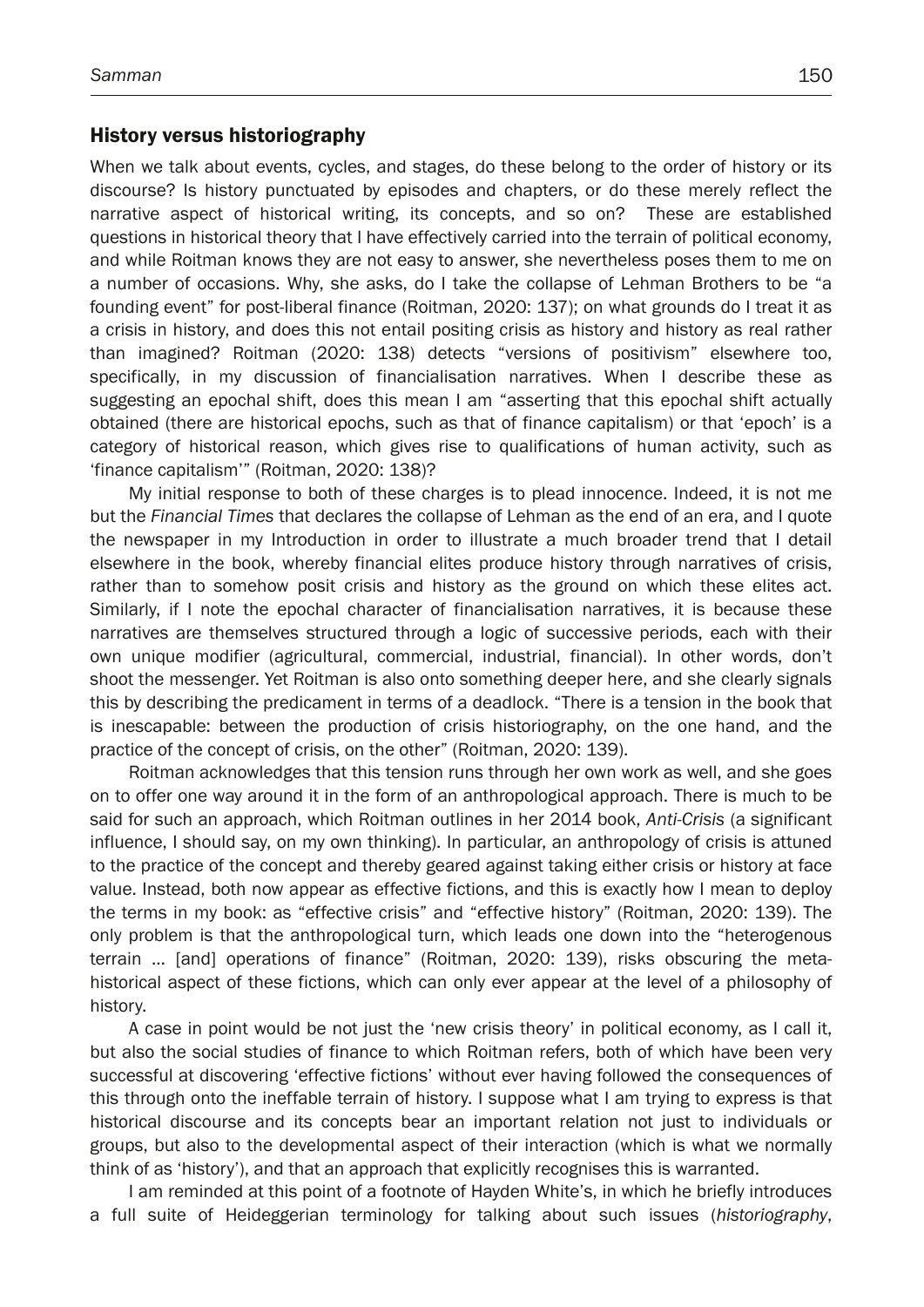*historiology*, *historiosophy*, *historiogony*, *historionomy*, and so on), only to then explain why he expects this to lead nowhere. "It is a useless gesture," he says:

first, because it is too jargonistic, and second, because it might contribute to the clarification of the term *history* and its various derivates, the vagueness of which is crucial to the maintenance of the myth that the term *history* designates something real. (White, 2008: 31, fn. 4, emphasis in original)

In other words, the notion that historical writing and historical science are distinct to one another, each producing different forms of wisdom, knowledge, or consciousness, also means that history as we commonly know it is the outcome of these operations, rather than their simple foundation. Consequently, there is no *real* distinction to be made between history and historiography, or indeed between 'crisis in history' and 'crisis historiography', only an *imaginary* one. It goes without saying, I hope, that crisis histories are nonetheless effective, and sometimes powerfully so. As Yuran (2020: 143) notes, "The way we understand our present is a real historical fact", regardless of its basis in the imagination, and it is on these slippery grounds that any philosophy of history must be staked.

### History versus financial history

A philosophy of history fit for financial times immediately runs up against thorny questions about the historical status of finance and the financial. One such question relates to the problem of periodisation – What makes these 'financial times'? – to which I have already offered what I think is the least unsatisfactory response: 'financial times' are the effect of a financial-economic worldview being grafted onto the modern political-historical imagination. But there is another question here too, oriented toward what we might call the business of finance, the buying and selling of claims of one kind or another. By choosing not to start here, with the tokens of financial economy, I must instead specify their relation to the historical ones whose circulation I spend so much time detailing in my book. This is the point to which Rosamond pushes me in her thoughtful analysis, which ends with a rather provocative take on the matter. In the final instance, she suggests, "finance and financialization may not be quite as central to [my] argument as they initially seemed" (Rosamond, 2020: 134).

Rosamond arrives at this conclusion via a few different trains of thought, including a discussion of how I could bring out the financial aspect of my focus on recurring proper names like 'Gekko', 'Belfort', and 'Packer'. Why not, she asks, "link the proper name more directly with financial valuation" and new systems or techniques of self-appreciation (Rosamond, 2020: 133)? This is a promising line of inquiry, but one Rosamond is far better equipped to pursue than myself, as her recent work on reputation capital and character investment already demonstrates. Instead, I would like to dwell for a moment here on the issues she raises with respect to my treatment of financial history, and in particular those episodes most commonly included in contemporary narrative accounts of financial capitalism: the 1930s and 2008. According to Rosamond (2020: 132), my take on these episodes exhibits a kind of 'airiness' that says nothing about the conditions that led to the Great Depression or the subprime crisis, and so nothing either on the relation between the 1930s and 2008; a lacuna she thinks especially significant given how the period between these two moments has been bridged with narratives of financialisation.<sup>2</sup> There is certainly an interesting story to be told here about such narratives, and while I touch on this briefly in my Introduction (Samman, 2019: 11-16), much more could be done to catalogue and critique the tropes associated with financialisation. But this is not equivalent to the task of 'multiplying' financial history or telling different stories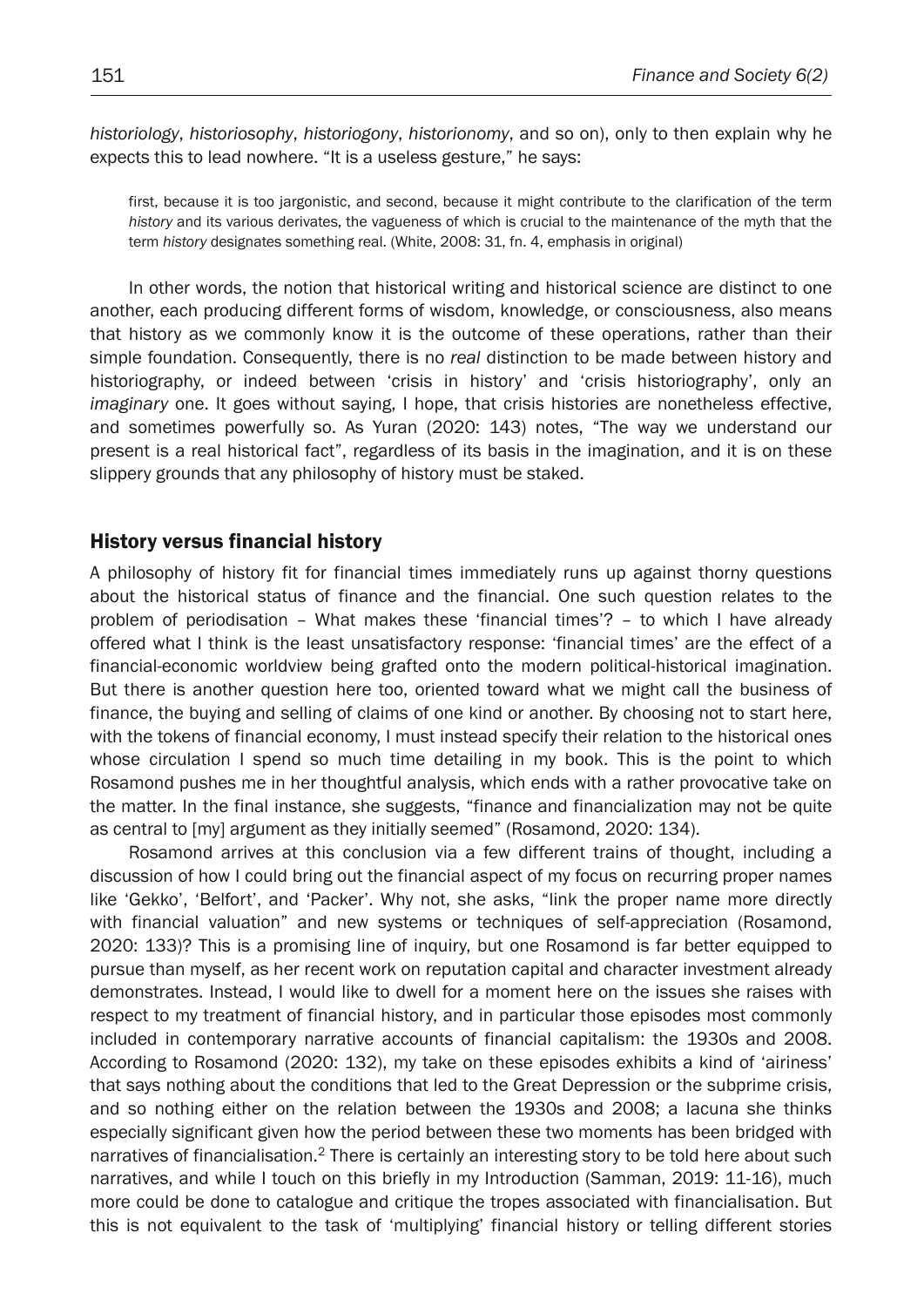about finance. All histories are revisionist histories, and so creating new ones won't undo the effects of the past on the present, which at present is a present attuned to histories of finance (or at least that is the claim I make in the book).

This has a number of implications, many of which I am only now beginning to afford the attention they deserve, but one that seems appropriate to highlight here is the changing fate of the 1970s. As Rosamond notes, if the 1980s were the dawn of a new financial era, then most contemporary accounts trace this transition back to changes set in motion during the 1970s (commodity prices, profit and interest rates, future markets, and so on). This, at least, is how things look from within political-economic historiography, and especially its Marxist variants. What is striking to me is how absent these mythical 1970s were from the pronouncements of the financial establishment during the turmoil of 2008. The 1930s were invoked ad nauseam, yet the 1970s only appeared very rarely, and almost always in connection with 'real' as opposed to 'financial' economy issues. If anything, the elevation of the 1930s to the status of a lodestar took place through the eclipse or erasure of the 1970s, which previously had loomed much larger in the historical sky. And so, there is an important discrepancy to observe here, between the histories that circulate amongst those who critically comment on the development of capitalist finance, on the one hand, and those that circulate within the financial press, the financial policymaking community, and perhaps even the financial industry proper (though of this I can't be sure, as Roitman points out): a discrepancy between the critical history of financial society and its world-historical self-image. This seems to me an issue that revisionist histories are ill-suited to address, but I think Rosamond recognises this; consider then the above more a digression than a rebuttal. The upshot, however, is that questions about the shape of *financial* as opposed to universal history are difficult to keep insulated from metaphysical complications associated with the latter.

Needless to say, these complications are themselves difficult if not impossible to resolve, and that is one reason why I introduce the notion of *homo historia*, a subject defined by "a certain style of not-knowing" (Rosamond, 2020: 134). But the implications of this in connection with finance are not something I specify in the book, and in his commentary on these themes, Yuran pushes my argument even further than I had thought to do myself, brilliantly unearthing a link between finance and stupidity. In particular, Yuran (2020: 141) pinpoints "belated recognition" as the key temporal-narrative form of finance; not exactly memory, but sudden recollection and so also a prior forgetting. 'Stupidity' in this context relates to a deeper "desire to forget" that plays out through financial economy in the form of familiar surprise: "Financial bubbles necessarily involve a forgetting of history" (Yuran, 2020: 144), not just once but over and over again, such that patterns of boom and bust appear less like the pulse of financial history and more like the mess left behind by people desperately trying to live unhistorically. What is a bull market if not the work of "blissfully herding beast" (Yuran, 2020: 144)?

This way of putting things has the benefit of situating the historical imagination within the economic process and financial markets in particular. Yet it also has significant implications for how we think about financial society more broadly and the kind of relation it maintains with history. I suspect Yuran is onto something when he suggests that the very rise of financial society – the "uncanny victory" of neoliberalism, as he calls it (Yuran, 2020: 144) – may reflect the peculiar appeal of attempting to live unhistorically, and the historiotheticised concept of trauma I put forward in the book is meant precisely as a means of thinking through this kind of ambivalence; trauma as a means of coming to terms with the anti-historical qualities of finance capital's historical imagination. This is why financial history seems to disappear into the terror of history: "history in financial times must be conceived as an eventless history,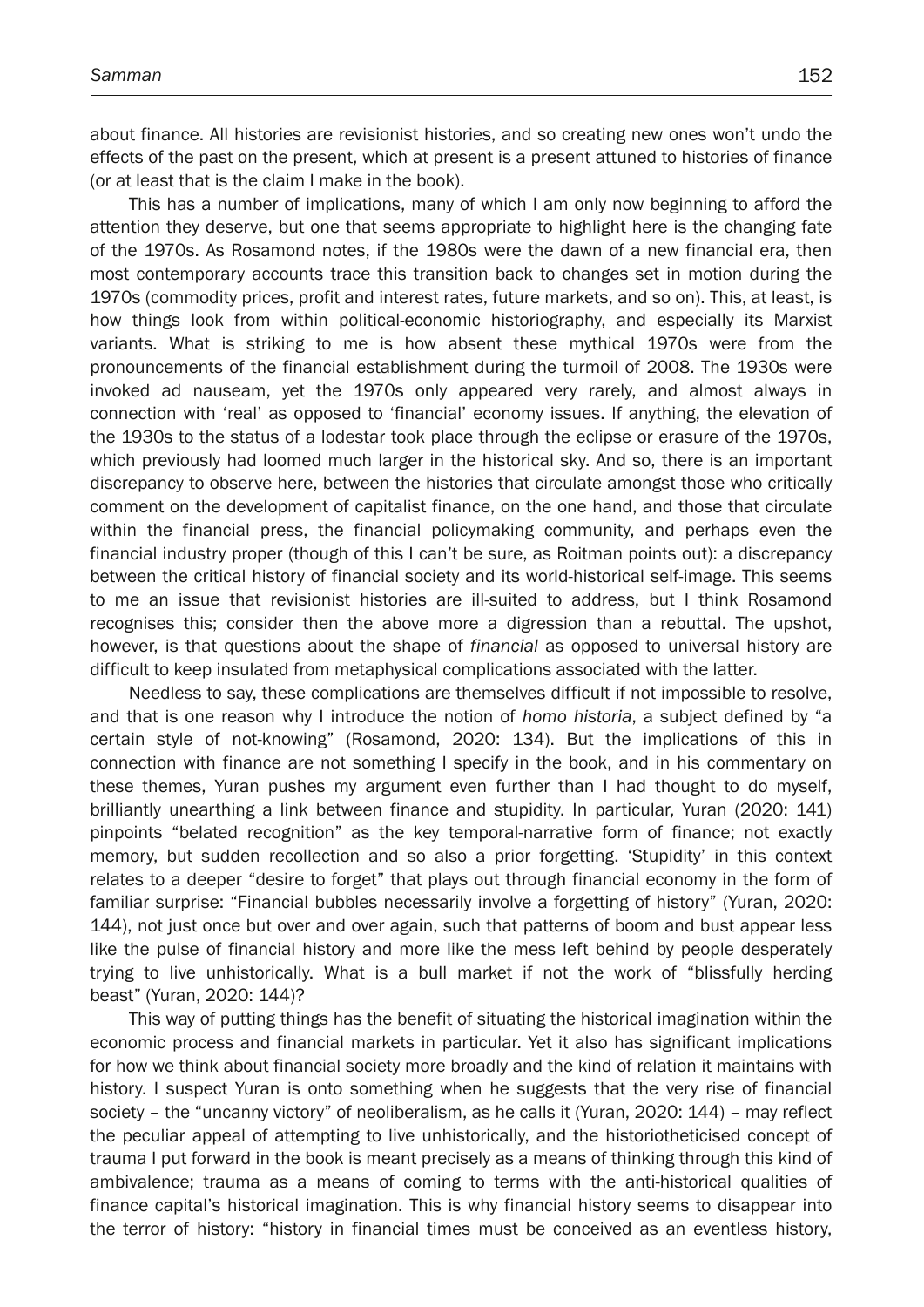where events, if they indeed occur, cannot but appear as recurrence or revelation, as what has already happened before its time" (Yuran, 2020: 145). I could not have put it better myself.

#### History versus strange loops

The concept of trauma brings us to a third deadlock, which pertains to the historical status of the strange loop. The loop is a device I use to accentuate the key historical aspects of Freud's trauma theory, which as White (2008: 26-30) reminds us, entails an emphasis not only on 'afterwardness' or temporal deferral, but also psychic recognition and so a certain fictive or hallucinatory quality. Hence the strange loop: a figure of thought that scrambles the relations between present and past, real and imaginary. But where does this figure come from? What are its histories and what possibilities do these carry into the present?

In his contribution, Jameson provides a whirlwind tour of loop thinking of the sort few could summon with such ease, placing the apparent novelty of the loop against the backdrop of repeated attempts to deploy it in the face of various temporal paradoxes. I must admit, the history of the loop as a figure of thought is not something to which I had devoted much time, being too preoccupied with finding a way around those conceptual roadblocks encoded into the field of political economy (the chronological principle, the base-superstructure model, and so on). I suppose one can only historicise so much at once, regardless of how one chooses to interpret Jameson's famous injunction to always do so.<sup>3</sup> A more significant lesson looms, however, if one treats the history of loop thinking as a window onto the condition that the figure itself wants to work through. This is precisely what Jameson asks us to do, to interrogate loops as philosophical symptoms. I tend to agree with his assessment that these symptoms relate to the peculiar fate of historical time, and I will address this in a moment. First, a few remarks on the symptoms themselves.

As Jameson notes, these are linguistic, figural, and conceptual; poetic words or phrases that suggest an entanglement of temporal and maybe broader ontological categories. There is no guarantee that this entanglement leads anywhere, and Jameson (2020: 146) opens with a decidedly pessimistic tone in this regard, describing the concept of the 'feedback loop' as now "so self-evident as to stifle any possible philosophical content". I can certainly see problems with the concept, not least its affinities with the cybernetic turn in economic and financial discourse, but I would push back against the idea that it is a dead end (or at least that it must remain a dead end). The benefit of 'estranging the loop' in the way Jameson (2020: 146) does is to reveal its status as "the expression of a collective semantic need", and the concept of the strange loop as I deploy it registers precisely such a need within the field of political economy.

This is somewhat of a technicality, however, as no one knows in advance which word or phrase will meet rather than simply express this need, the need for a category that will make sense of the mess we seem to have made of time. Jameson illustrates this with a series of words or concepts that grasp at temporal novelty (crisis, revolution, the Flash Crash), all of which can themselves be understood as having shaped the trajectory of what we normally think of as 'world history'. But as the example of the Flash Crash points to, there is another, more fundamental issue at play here, which relates to questions about the human mind and the extent to which our categories of space and time are themselves subject to evolution, and thus historical in the traditional sense. Is it even possible, he asks, to invent a new temporal category that would take the place of past, present, and future?

Jameson's judgment on this, that we cannot very easily know, is eminently plausible, and so too therefore is his conclusion about the status of loops: that they are "a kind of figural leapfrog by which we try to imagine what thinking that future concept, or indeed a future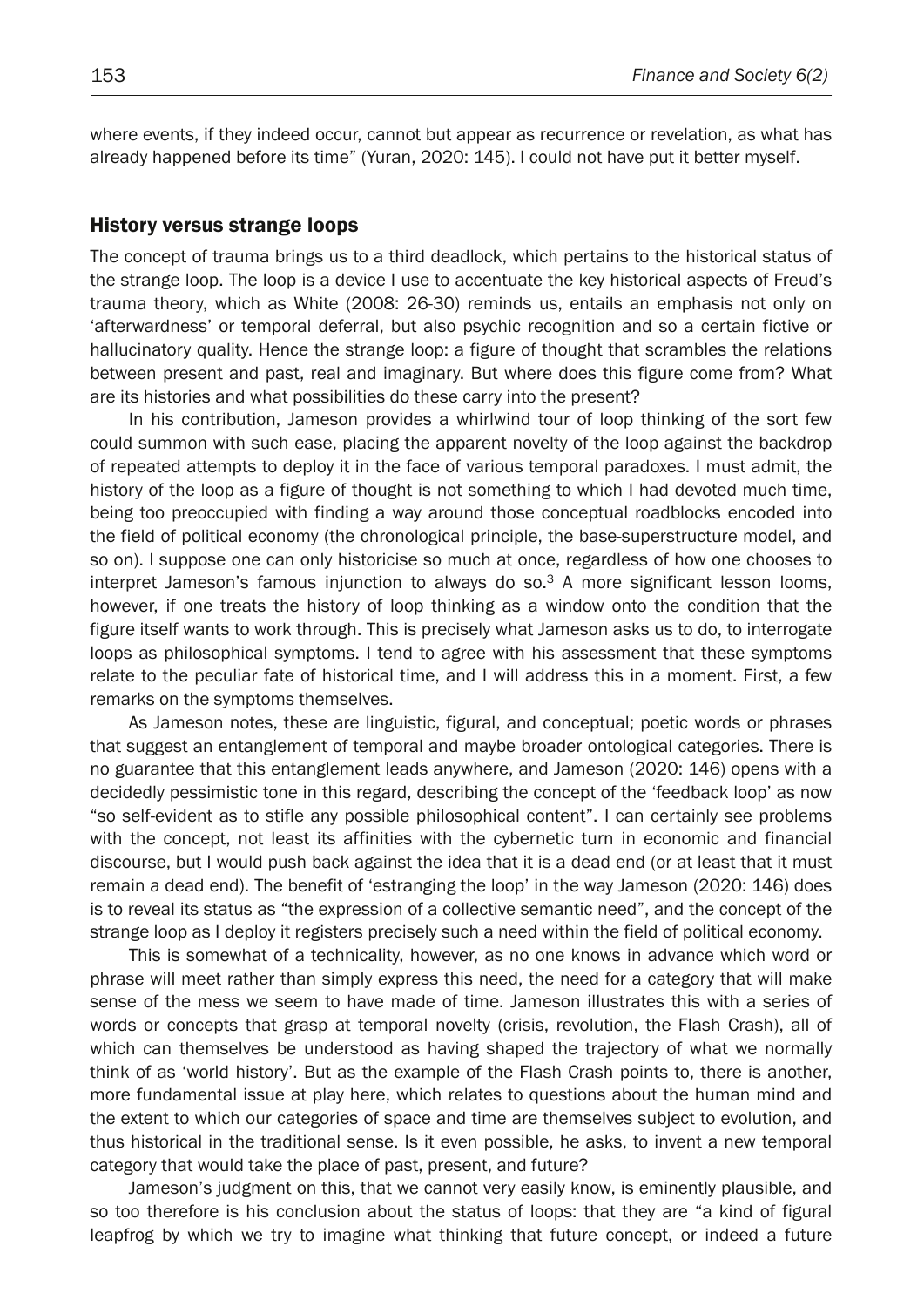category as such, would feel like" (Jameson, 2020: 147). A poetic leap over the problem of historical time and the kind of present it now confronts us with, and so perhaps a route around the deadlocks of history in financial times. Either way, our fate remains ensnared within the strange figure of the loop.

## Post-history in financial times

Instead of ending with a new postscript for *History in Financial Times*, I thought I would try my hand at a prequel. The plot is very much the same, 'history feeds on history', only this time the characters and setting are different: a string of earlier writers, humanists of one kind or another, whose classic works already identified the deadlocks at which we have arrived here in our discussion.

Take Norman O. Brown. In *Life Against Death*, Brown (1959) mounts a scathing attack on the culture of historical mindedness, describing it as a kind of morbid sociality, a collective refusal of life maintained through an obsessive gaze on both the past and the future. Rather than go on like this, he urges us to find a way out of time and history, to somehow overcome our neurotic desire to 'make history' and return instead to the art of being and living (Brown, 1959: 18-19). But as Marshall Berman (1988: 79) would later note, this challenge to history's psychic rule was itself "a historical gesture of great audacity – indeed, a Faustian act in its own right". 'Great Men' cannot create post-history.

Irony aside, Brown's deadlock can be posed in terms of agency. *Homo historia* confronts the discourse of history from within, and as a result, struggles to escape its imprint in the form of a certain outlook on time, an outlook characteristic of historical subjectivity. This throws up all sorts of complications, but especially in connection with periodisation, which is no longer a simple naming of moments or sequencing of events, but instead an operation so fundamental we seem unable to think without it. Frank Kermode already put his finger on this back in 1967, when he divided the history of human time into three broad phases or stages:

A desire to *use* the past denotes, we are told, an evolutionary phase already quite advanced. To find patterns in historical time – a time free of the repetitions of ritual, and indifferent to the ecstasies of the shaman – is yet another stage. And the assumption or understanding that finding such patterns is a purely anthropocentric activity belongs to a third phase. We are still not quite easy with it. Much of our thinking still belongs to the second phase, when history, historiographical plot-making, did the work of ritual or tradition … But the third stage is marked by an understanding that this play of consciousness over history, this plot making, may relieve us of time's burden only by defying our sense of reality. (Kermode, 1967: 56-57, emphasis in original)

Even meta-historical narratives like this entail periodisation. But the point I want to stress here is where this leaves us, which according to Kermode, is with a sense of derealisation and loss of meaning relative to the first and second 'stages'. This is more or less how I end *History in Financial Times*, and I must confess to having stumbled over this passage only afterward, yet the question strikes me as very much to the moment. What are we to do in the face of this derealisation? What is the best way to 'defy our sense of reality'? To say that 'we are still not quite easy' with these questions would already have been an understatement in the late 1960s, before postmodern theory appeared on the scene; and even after thinkers like Baudrillard (and to a certain extent Jameson) put this in strategic terms, as the question of 'fatal' or simply 'postmodern' strategies, many were more inclined to recoil from this idea than embrace it. The situation today is surely more acute, and so Kermode's deadlock remains something we must grapple with, even if it would be foolish to expect a satisfactory resolution.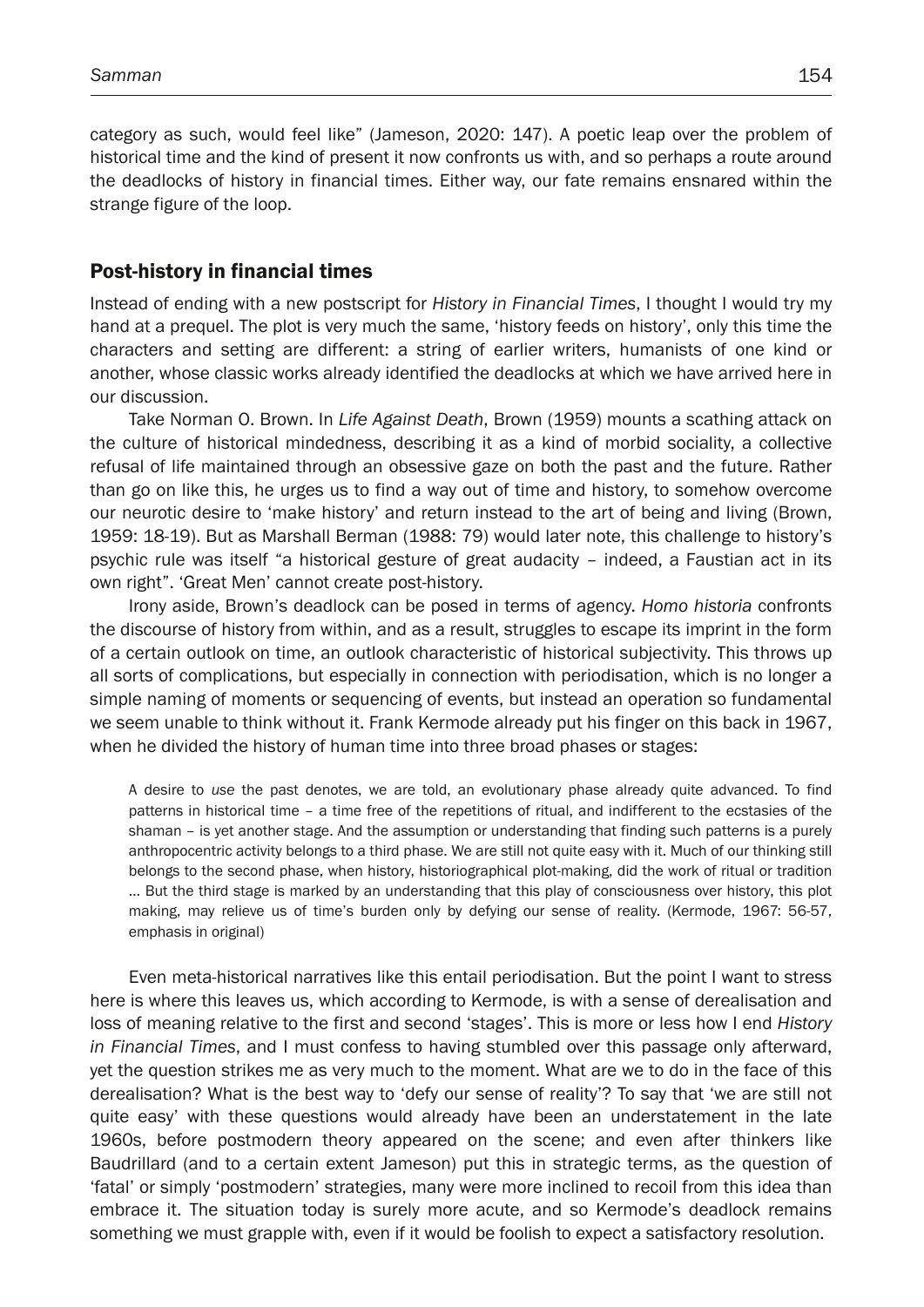With this we reach the end of our short prequel, after which the argument advanced in my book loses some of its novelty, but not – I hope – its validity or merit. Rather than trying to escape the strange loops of history, financial or otherwise, we should instead seek to cultivate a different attitude toward history and the historical. This pertains to all the trappings of historical discourse, but also the fundamental correlates of historical mindedness these have helped to produce: our propensity to look backward and to look forward, over and over again. Though they may seem so, these are not opposites. The promise of a future that restores the past is just as much an invention as the promise of one that redeems it. Consequently, we should not expect any golden age nostalgia to fair better than the progressive promises now falling out of favour across the world. Both the future and the past are inventions of history, and history is a form of power rather than simple truth. The challenge, then, is to somehow start seeing our historical fantasies for what they are, and to come to terms with the effects these are having, on ourselves and on others.

## **Notes**

- 1. Even in a special issue devoted to 'The historicity of contemporary political economy and its blind spots' (Best et al., 2020), the presence of the past is cashed out in a critique of presentism, which in the end is just another way of keeping the past from the present, of upholding the flight of time's arrow.
- 2. "Always historicize!" is how Jameson introduces *The Political Unconscious* (2002: ix).
- 3. It is interesting to note that 'airiness' is a persistent theme in discussions that focus on my treatment of crisis. For Rosamond (2020: 132), the historical comparisons I analyse seem to float around "'in the air'", while Roitman (2020: 139) talks about a "diffusionist history of crisis" in which terms circulate like so many aerosol particles. John Macintosh (2020) makes a similar point when he suggests a need to "also view crisis from below". I appreciate what each is getting at, yet I cannot help but think that the spatial metaphor of 'air' and 'ground' or 'above' and 'below' brings us right back to the base-superstructure model that crisis theory has been working for decades to overcome. For a delightful skewering of this position, see Debray (1983: 99-104).

# References

Berman, M. (1988) A*ll That Is Solid Melts Into Air: The Experience of Modernity*. London: Penguin.

- Best, J., Hay, C., LeBaron, G. and Mügge, D. (2020) Seeing and not-seeing like a political economist: The historicity of contemporary political economy and its blind spots. *New Political Economy*, https://doi.org/10.1080/13563467.2020.1841143
- Brown, N.O. (1959) *Life Against Death: The Psychoanalytical Meaning of History*. Middletown, CT: Wesleyan University Press.
- Debray, R. (1983) *Critique of Political Reason*. London: Verso.
- Hofstadter, D. (2007) *I Am a Strange Loop*. New York: Basic Books.

Jameson, F. (2002) *The Political Unconscious: Narrative as a Socially Symbolic Act*. London: Routledge. Jameson, F. (2020) Estranging the loop. *Finance and Society*, 6(2): 146-47.

- Kermode, F. (1967) *The Sense of an Ending: Studies in the Theory of Fiction*. Oxford: Oxford University Press.
- Macintosh, J. (2020) The past is now: On Amin Samman's "History in Financial Times". *Los Angeles Review of Books*, 9 December. Available at: <https://lareviewofbooks.org/article/the-past-is-nowon-amin-sammans-history-in-financial-times/>. Accessed 12 December 2020.